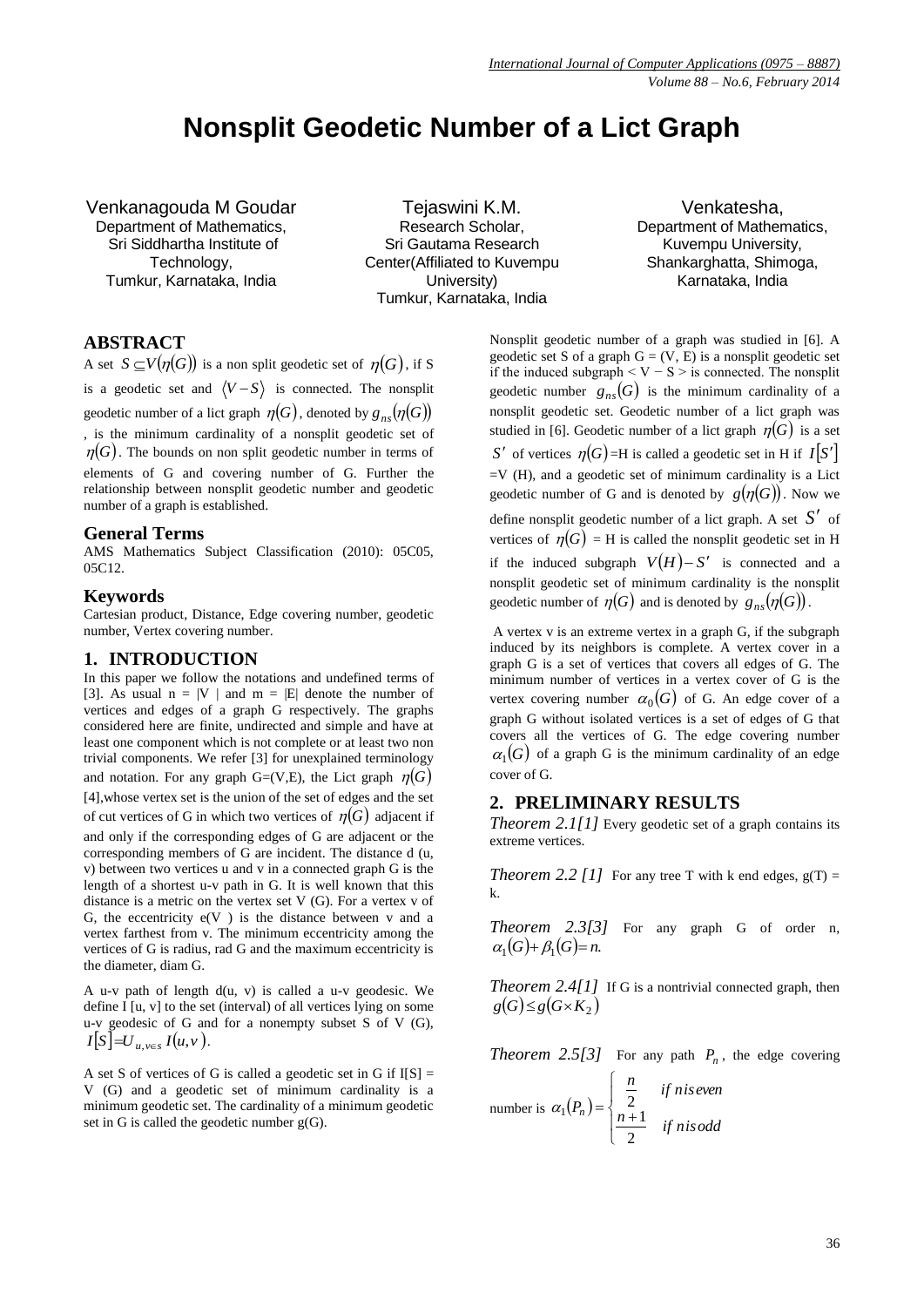*Theorem 2.6[3]* For any path  $P_n$ , the vertex covering

number is 
$$
\alpha_0(P_n) = \begin{cases} \frac{n}{2} & \text{if niseven} \\ \frac{n-1}{2} & \text{if nis odd} \end{cases}
$$

*Theorem 2.7[5]* For any tree T,  $g(\eta(T)) = n$ .

*Theorem* 2.8 For any tree T,  $\eta(T)$  is a Block graph.

*Theorem* 2.9 For any graph  $g(\eta(G)) \leq g_{ns}(\eta(G))$ 

#### **3. MAIN RESULTS**

*Theorem 3.1* For any tree of order n,  $g_{ns}[\eta(T)] = n$ , where n be the number of vertices of T.

Proof. Let S be the set of all extreme vertices of a lict graph of a tree. By the Theorem 2.1, we obtain  $g[\eta(T)] \geq S$ . This implies  $g[\eta(T)] \geq S$ . On the other hand for an internal vertex v of T there exists end vertices x, y of T, such that  $v \in I(S)$ and  $I(S) = V(T)$ . Thus,  $g_{ns}[\eta(T)] \leq S$ . Therefore  $g_{ns}[\eta(T)] = S$ . Also, every geodetic set of  $S'$  of T must contain S, is the minimum geodetic set and  $V-S$  is connected. Thus S itself a minimum nonsplit geodetic set of  $G = \eta(T)$  i.e  $g_{ns}[\eta(T)] = S$ . Now by the definition, the pendant edges and cut vertices of a tree are the extreme vertices of a lict graph. Since the number of vertices in T is the sum of cut vertices and the number of pendant edges. Hence the minimum nonsplit geodetic set is the number of vertices in tree T. Thus  $g_{ns}[\eta(T)] = n$ . Hence the proof.

*Theorem 3.2* For any path  $P_n$  of order n,  $g_{ns}[\eta(P_n)] = n$ where n is the number of vertices.

Proof . Proof follows from the above Theorem.

*Theorem 3.3* For any path  $P_n$  of order n,  $g_{ns}[\eta(P_n)] = \alpha_1(P_n) + \beta_1(P_n)$ .

Proof. Since  $\alpha_1(P_n) + \beta_1(P_n) = n$  and also  $g_{ns}[\eta(P_n)] = n$ we have  $g_{ns}[\eta(P_n)] = \alpha_1(P_n) + \beta_1(P_n)$ . Hence the proof.

*Theorem 3.4* For any path  $P_n$  of order n,  $g_{ns}[\eta(P_n)] = \omega(P_n) + c_i$  where  $\omega(P_n)$  and  $c_i$  are the clique and cut vertices of  $P_n$  respectively.

Proof. Let  $S = \{u_1, u_2, u_3, \dots, u_k\}$  be the geodetic set of  $\eta(P_n)$ . Now, consider any set  $S' = S - \{u_i\}$ , with extreme vertex  $u_i \in S$ . Let us consider any vertices  $u_j, u_k$  of S<sup>'</sup>. Since each block in  $\eta(P_n)$  is  $K_3$ ,  $u_i$  does not lies in  $u_j - u_k$  geodesic. So S<sup>t</sup> is not a geodetic set of  $\eta(P_n)$ . Hence S is a minimum nonsplit geodetic set, further  $V - S$  is connected. So  $|S| = n = \omega(P_n) + c_i$ . Hence the proof.

Theorem 3.5 For any path 
$$
P_n
$$
 of order n,  
\n
$$
g_{ns}[\eta(P_n)] = \begin{cases} 2\alpha_0(P_n), & n \text{ is even} \\ 2\alpha_0(P_n) + 1, & n \text{ is odd} \end{cases}
$$

Proof. Let  $P_n$  be the path with  $n \geq 4$  vertices. Consider  $V = \{v_1, v_2, v_3, \dots, v_n\}$ be the vertices and  $E = \{ (v_i, v_{i+1}) \}$ ,  $i = 1, 2, 3, ...$  be the edge set of path  $P_n$ . By the Theorem 2.6, the vertex covering number is a minimum cardinality of vertex cover of  $P_n$ . We have the following cases,

Case(i). Suppose n is even, by the Theorem 2.6 we have

$$
\alpha_0(P_n) = \frac{n}{2}
$$
  
\n
$$
\Rightarrow n = 2\alpha_0(P_n)
$$

Since  $g_{ns}[\eta(P_n)] = n$ , we have  $g_{ns}[\eta(P_n)] = 2\alpha_0(P_n)$ .

Case(ii). Suppose n is odd , by the Theorem 2.6 we have

$$
\alpha_0(P_n) = \frac{n-1}{2}
$$
  
\n
$$
\Rightarrow n = 2\alpha_0(P_n) + 1
$$

Since  $g_{ns}[\eta(P_n)] = n$ , we have  $g_{ns}[\eta(P_n)] = 2\alpha_0(P_n) + 1$ . Hence the proof.

*Theorem 3.6* For any path  $P_n$  of order n,  $[\eta(P_n)] = \begin{cases} 2\alpha_1(P_n), & \text{if } n \neq n \end{cases}$  $\left(2\alpha_1(P_n)\right)$  $\left\lceil \right\rceil$  $=\begin{cases} 2\alpha_1(r_n), & n \text{ is even} \\ 2\alpha_1(P_n)-1, & n \text{ is odd} \end{cases}$  $g_{ns}[\eta(P_n)] = \begin{cases} 2\alpha_1(P_n), & n \text{ is even} \\ 0 & n \end{cases}$ *n*  $\eta_n[\eta(P_n)] = \begin{cases} 2\alpha_1(P_n), \\ 2\alpha_1(P_n)-1, \end{cases}$  $2\alpha_1(P_n)$  $\overline{1}$  $\overline{1}$  $\alpha$  $[\eta(P_n)]=\left\{\begin{array}{c}2\alpha\\2\alpha\end{array}\right\}$ 

Proof. Let  $P_n$  be the path with  $n \geq 4$  vertices. Consider  $V = \{v_1, v_2, v_3, \dots, v_n\}$ be the vertices and  $E = \{ (v_i, v_{i+1}) \}$ ,  $i = 1, 2, 3, \dots$  be the edge set of path  $P_n$ . By the Theorem 2.5 the edge covering number is a minimum cardinality of edge cover of  $P_n$ . We have the following cases

Case(i). Suppose n is even, by the Theorem 2.5, we have

$$
\alpha_1(P_n) = \frac{n}{2}
$$
  
\n
$$
\Rightarrow n = 2\alpha_1(P_n)
$$

Since  $g_{ns}[\eta(P_n)] = n$ , we have  $g_{ns}[\eta(P_n)] = 2\alpha_1(P_n)$ .

Case(ii). Suppose n is odd, by the Theorem 2.5, we have

$$
\alpha_1(P_n) = \frac{n+1}{2}
$$
  
\n
$$
\Rightarrow n+1 = 2\alpha_1(P_n)
$$
  
\n
$$
\Rightarrow n = 2\alpha_1(P_n) - 1
$$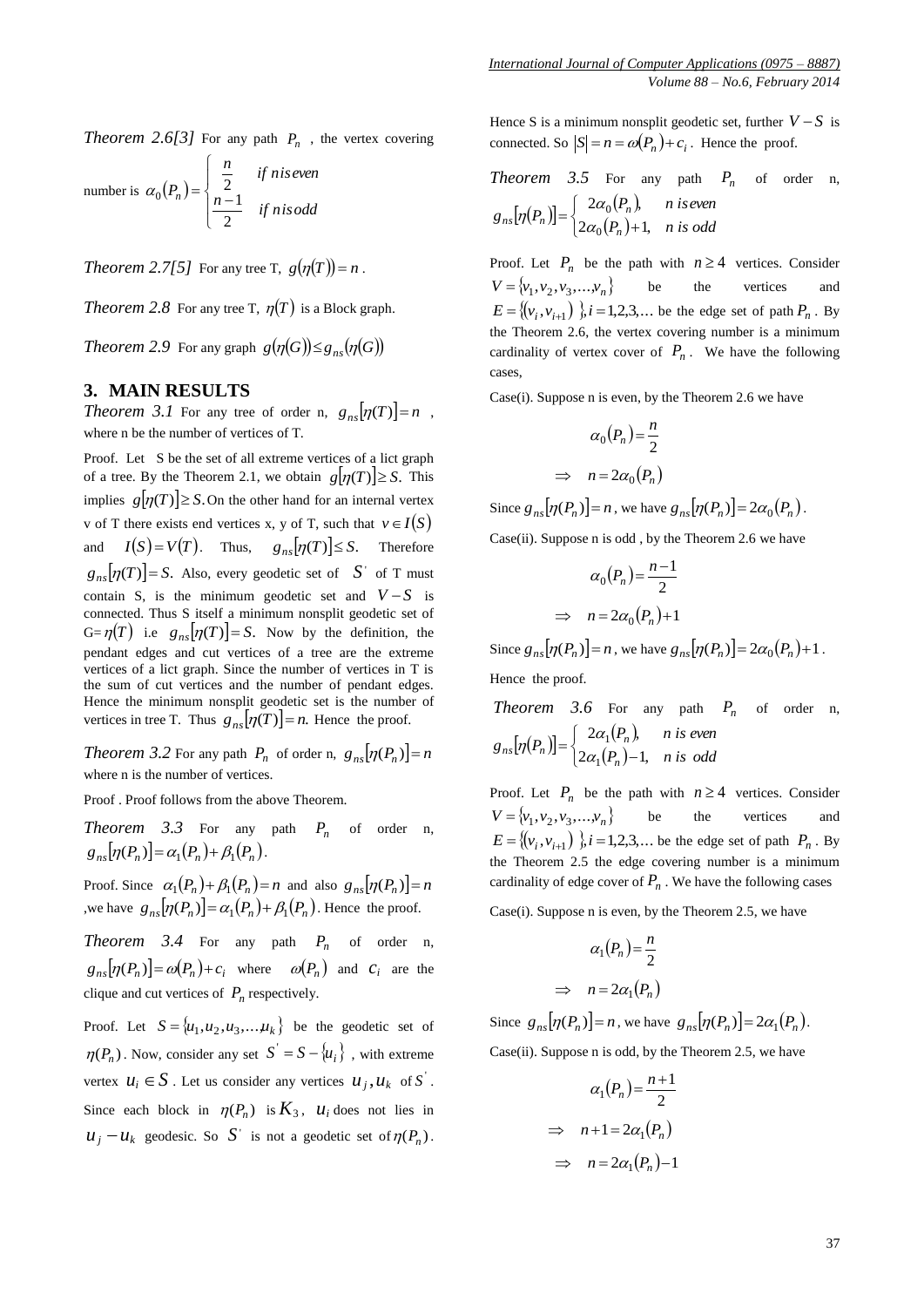Since  $g_{ns}[\eta(P_n)] = n$ , we have  $g_{ns}[\eta(P_n)] = 2\alpha_1(P_n) - 1$ .

Hence the proof

## **4. ADDING AN END EDGE**

For an edge  $e = (u, v)$  of a graph G with deg(u) = 1 and

 $deg(v) > 1$ , we call e an end-edge and u an end-vertex.

*Theorem 4.1* If  $G'$  is a graph obtained by adding a pendant vertex to  $G = C_n$  then  $g_{ns}[\eta(G')] = k + 3$ , k be the number of pendant vertices.

Proof: Let  $\{e_1, e_2, \dots, e_n, e_1\}$  be a cycle with n vertices which is even and  $G'$  be the graph obtained from  $G = C_n$  by adding end edges  $\{u v_i\}$ ,  $i=1, 2, ..., k$  such that  $u \in G$  and  $v_i \notin G$ . By the definition of lict graph  $\eta(G')$  has  $\langle K_{k+3} \rangle$  as an induced subgraph. Also the edges  $\{u v_i\}$ , i=1, 2, ..., k and the cutvertex u becomes the vertices of  $\eta(G')$ . These belongs to some geodetic set of  $\eta(G')$ . Hence  $\{u, e_1, e_2, \dots, e_k, e_l, e_m\}$  are the vertices of  $\eta(G')$  where  $e_l$ ,  $e_m$  are the edges incident on the antipodal vertex of  $\mathfrak u$  in  $G'$  and these vertices belongs to some geodetic set of  $\eta(G')$ . Thus  $\eta(G') = C_n U K_{k+3}$ . Let  $S = \{u, e_1, e_2, \dots, e_k, e_l, e_m\}$  be the geodetic set. Suppose  $S' = \{u, e_1, e_2, \dots, e_k\}$  be the set vertices  $\eta(G')$  such that  $S'$  |  $\leq$  | *S*<sup> $\mid$ </sup> then *S*<sup> $\mid$ </sup> is not a geodetic set of  $\eta$ (*G*<sup> $\mid$ </sup>). Thus, *S* is the minimum geodetic set and V-S is connected. Hence S is the minimum nonsplit geodetic set, therefore  $g_{ns}[\eta(G')] = k + 3$ . Hence the proof.

*Theorem 4.2* If  $G'$  is a graph obtained by adding a pendant vertex to  $G = C_n$  then  $g_{ns}[\eta(G')] = k + 2$ , k be the number of pendant vertices.

Proof: Let  $\{e_1, e_2, \dots, e_n, e_1\}$  be a cycle with n vertices which is odd and  $G'$  be the graph obtained from G=Cn by adding pendant edges  $\{u \text{ vi}\}, i=1, 2, \dots, k \text{ such that } u \in G, v_i \notin G.$ By the definition of lict graph  $\eta(G')$  has  $\langle K_{k+2} \rangle$  as an induced sub graph, also the edges  $\{u v_i\}$ , i=1, 2,..., k becomes vertices of  $\eta(G')$ . Further the cutvertex u is also a vertex of  $\eta(G')$  and it belongs to some geodetic set of  $\eta(G')$ . Hence  $S = \{u, e_1, e_2, \dots, e_k, e_l, e_m\}$  are the geodetic set of  $\eta(G')$ where  $e_l$ ,  $e_m$  are the edges on the vertex of u in  $G'$ . Let  $e_i = \{a,b\} \in G$  such that  $d(u,a) = d(u,b)$ , in the  $\eta(G')$ , two element subsets of  $\eta(G')$  has the property that  $I(S) = V[\eta(G')]$ . Since V-S is connected, thus S itself a minimum nonsplit geodetic set of  $\eta(G')$ . Therefore  $g_{ns}[\eta(G')] = k + 2$ .

Hence the proof.

#### **5. CARTESIAN PRODUCT OF GRAPHS**

The Cartesian product of two graphs G, H by  $G \times H$ , and it is the graph with the vertex set  $V(G) \times V(H)$  specified by putting (*u*, *v*) adjacent to  $(u', v')$  if and only if (1)  $u = u'$  and  $vv' \in E(H)$  or (2)  $v = v'$  and  $uu' \in E(G)$ . A vertex v is an extreme vertex in a graph G, and the subgraph induced by its neighbors is complete. A vertex cover in a graph G is a set of vertices that covers all edges of G.

*Theorem 5.1* For any graph G,  $g_{ns}[K_3 \times G] = n$ .

Proof. Consider  $G = \eta(P_n)$ . Let  $K_3 \times G$  be the graph formed from two copies  $G_1$  and  $G_2$  of G and S be a minimum nonsplit geodetic set of  $K_3 \times G$ . Now, we define *S*' to be the union of those vertices of S in *G*1 and the vertices of  $G_1$  corresponding to vertices of  $G_2$  belonging to S. Let  $v \in V(G_1)$  lies on some  $x - y$  geodesic where  $x, y \in S$ . Since S is a nonsplit geodetic set, by the theorem we have  $g_{ns}[G] = n$  at least one of *X* and *y* belong to  $V_1$ . If both  $x, y \in V_1$  then  $x, y \in S'$ . Hence we may assume that  $x \in V_1$  and  $y \in V_2$ . If y corresponds to x then  $v = x \in S'$ . Hence, we may assume that y corresponds to  $y' \in S'$  where  $y \neq x$ . Since  $d(x, y) = d(x, y') + 1$  and the vertex v lies on an  $x - y$  geodesic in  $K_3 \times G$ . Hence v lies on an  $x - y$  geodesic in G that is  $g(G) \leq g_{ns}(K_3 \times G)$ .

 Further, let S contains a vertex x with the property that every vertex of  $G_1$  lies on an  $x-w$  geodesic in  $G_1$  for some  $w \in S$ . Let S' consists of x together with those vertices of  $G_2$  corresponding to those vertices in  $S - \{x\}$ . Thus  $S' = |S|$ . We show that S' is a nonsplit geodetic set of  $K_2 \times G$ . Hence  $g_{ns}(K_3 \times G) \leq g(G)$ . Therefore  $g_{ns}(K_3 \times G) = g(G) = n.$ 

Hence the proof.

*Theorem 5.2* For any path  $P_n$ ,

$$
g_{ns}[K_3 \times \eta(P_n)] = \begin{cases} 2\alpha_0(P_n), & n \text{ is even} \\ 2\alpha_0(P_n) + 1, & n \text{ is odd} \end{cases}
$$

Proof. Let  $\alpha_0(P_n)$  be a vertex covering of a graph is a minimum cardinality of an vertex cover of a path  $P_n$ . We have the following cases,

Case(i). Suppose n is even, by the Theorem 2.6, we have

$$
\alpha_0(P_n) = \frac{n}{2}
$$
  
\n
$$
\Rightarrow n = 2\alpha_0(P_n)
$$

Since  $g_{ns}[K_3 \times \eta(P_n)] = n$ , we have  $g_{n}$  $[K_3 \times \eta(P_n)] = 2\alpha_0(P_n)$ **.** 

Case(ii). Suppose n is odd, by the Theorem 2.6, we have

$$
\alpha_0(P_n) = \frac{n-1}{2}
$$